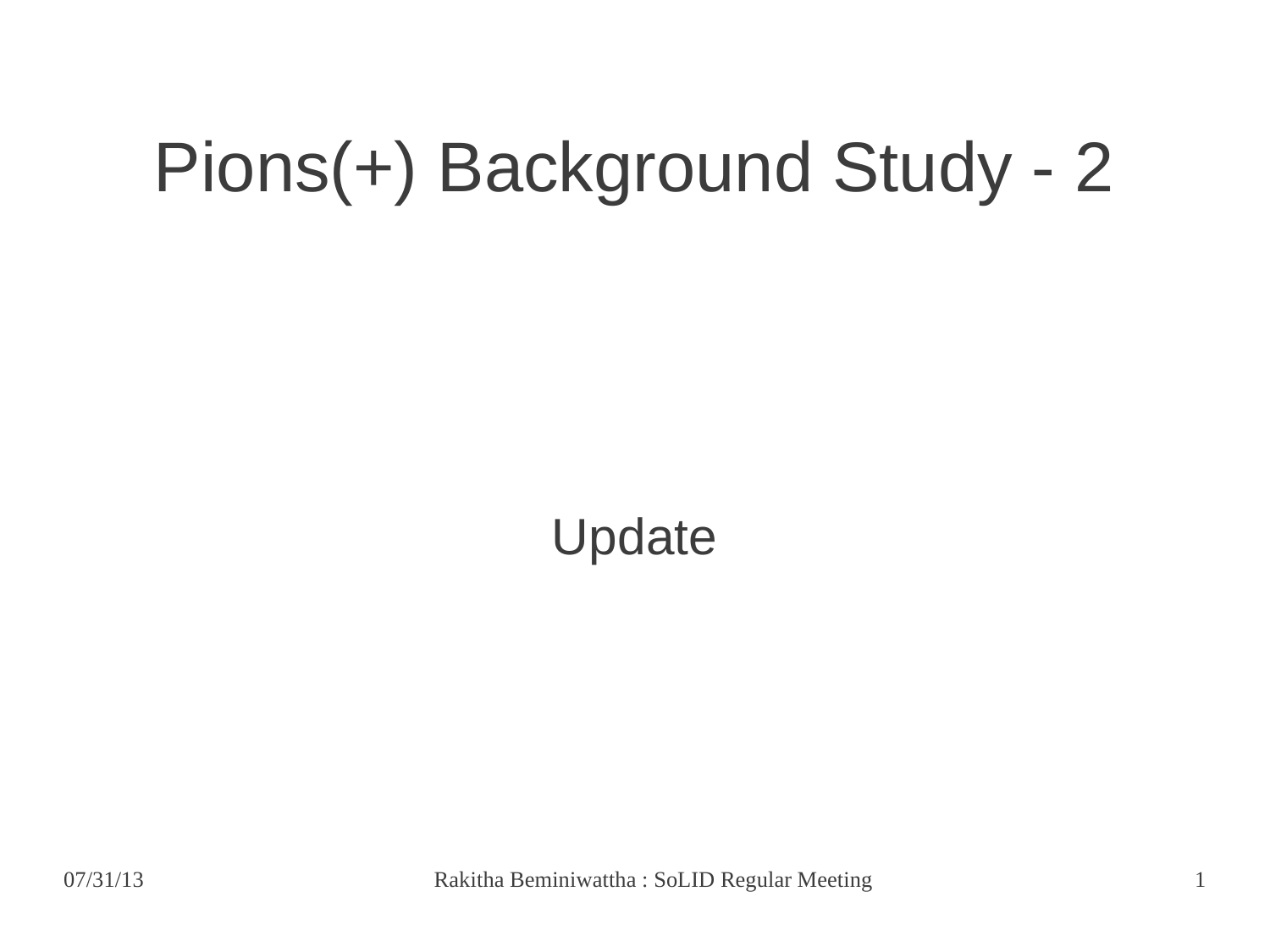# Input Summary

- Pions(+) generated with following input conditions,
	- LD2 target
	- Luminosity 540e+36 Hz/cm2 or 22 uA
	- Incident electron beam energy: 11 GeV
	- Target length: 40 cm
	- Raster:  $2x2$  mm<sup>2</sup>
	- 1 million events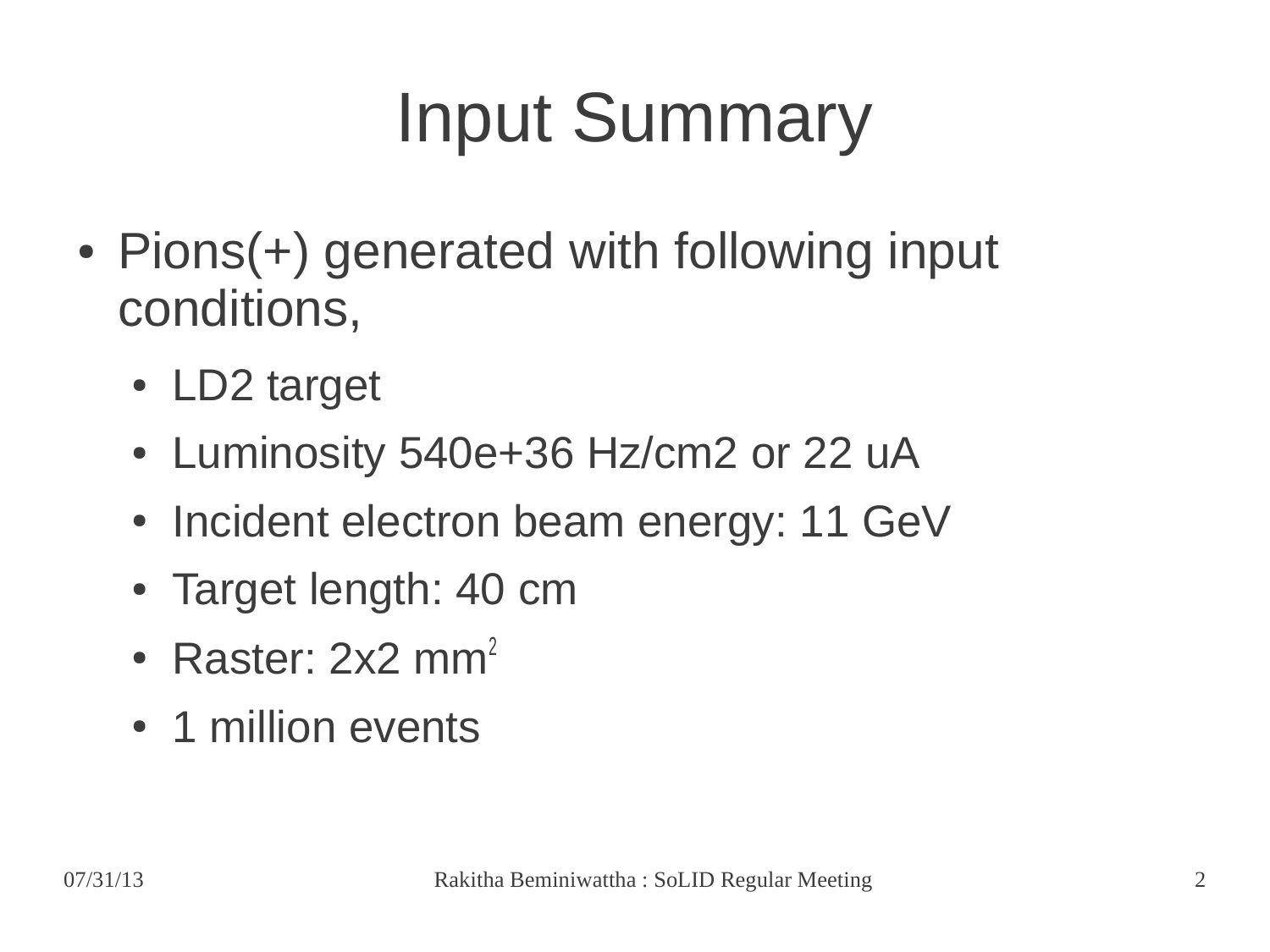### Input **Summary**

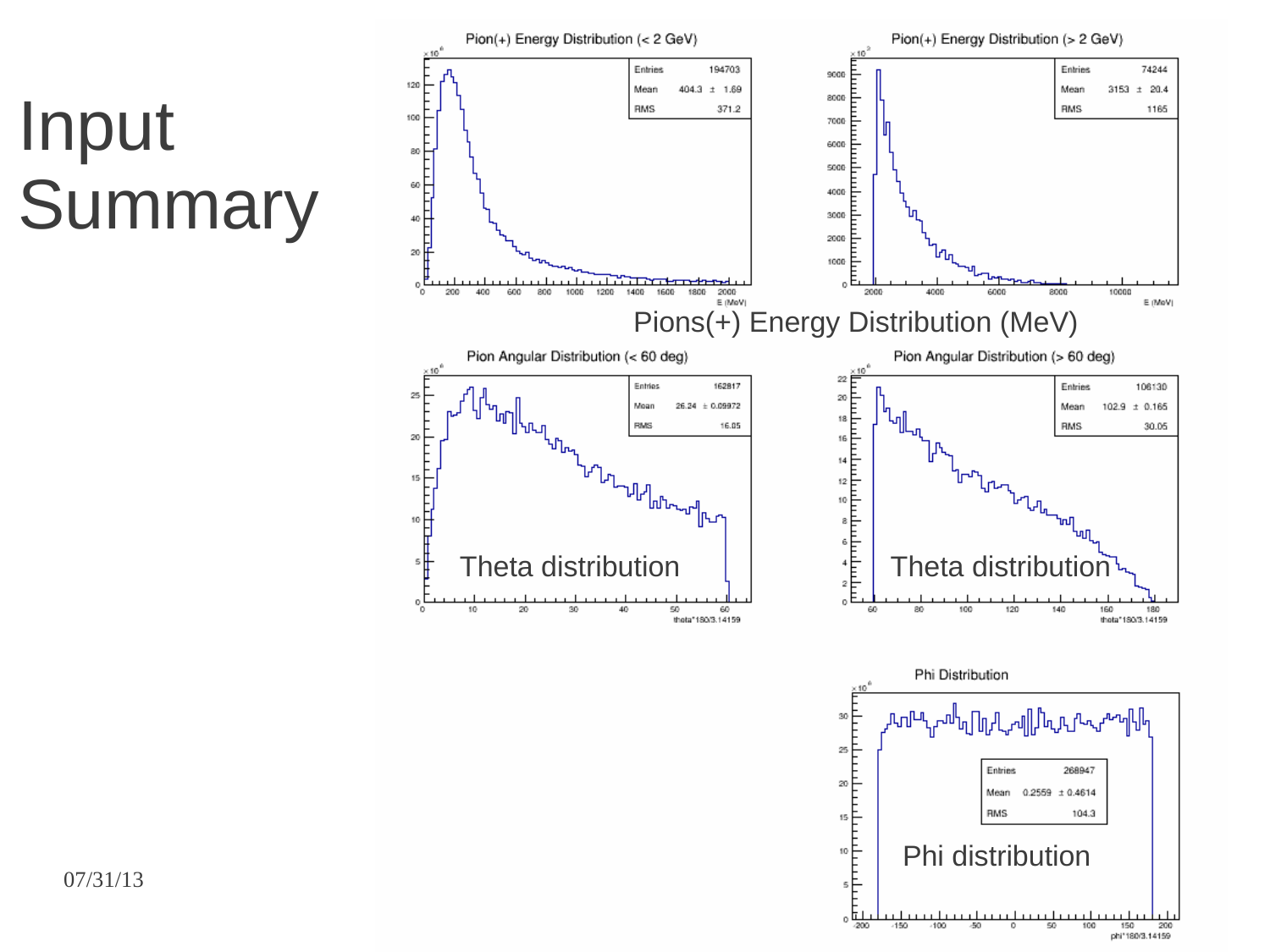# Simulation Summary

- Used solgemc and results are weighted using the pion rate
- Things included in the simulation,
	- CLEO solenoid
	- **Target**
	- Al Beamline
	- Pb Baffles
	- Cerenkov
	- GEM (4 GEMs)
	- EC forward-angle
- Field is ON
- Ran about 1 million events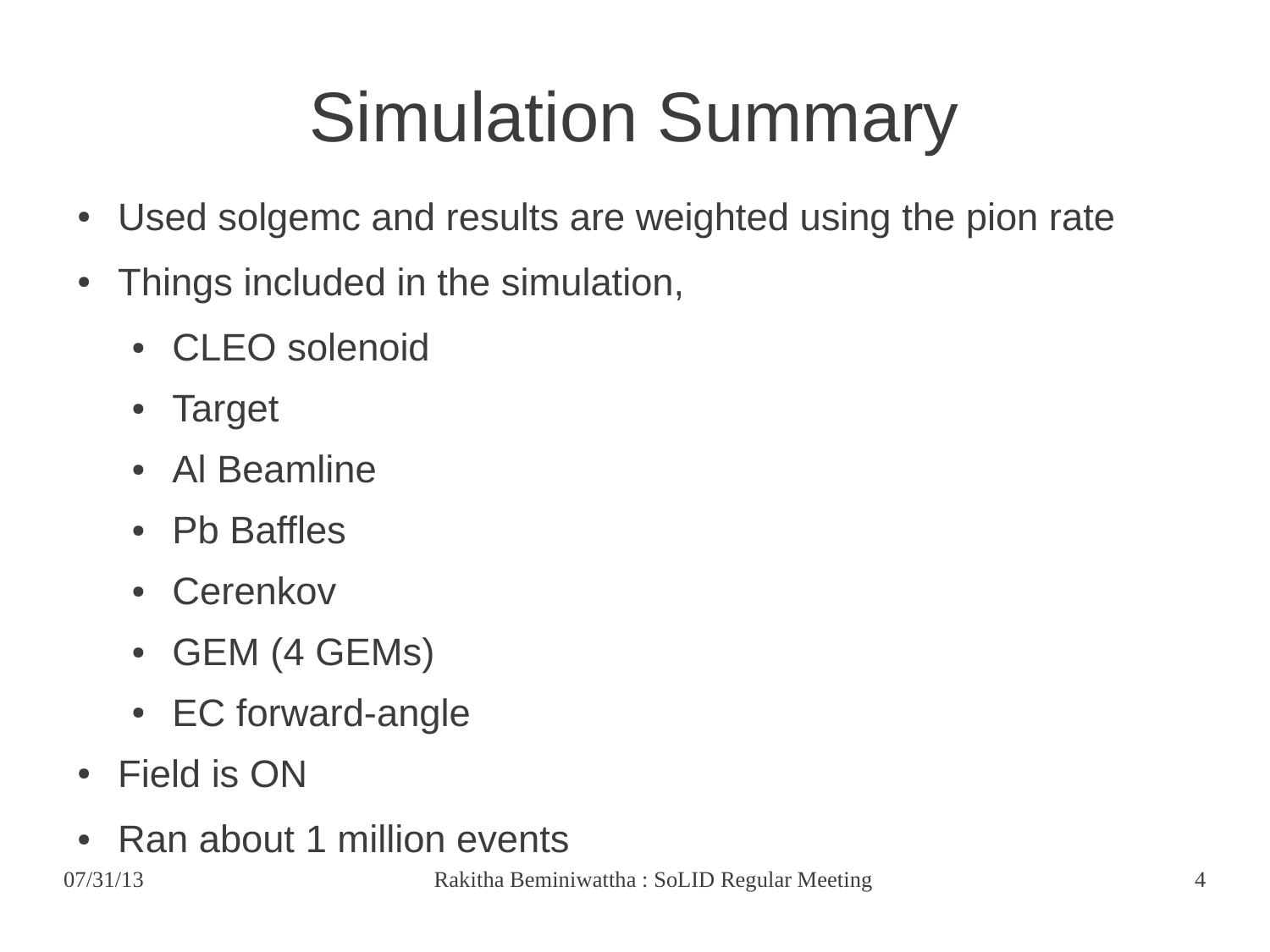### Simulation Summary

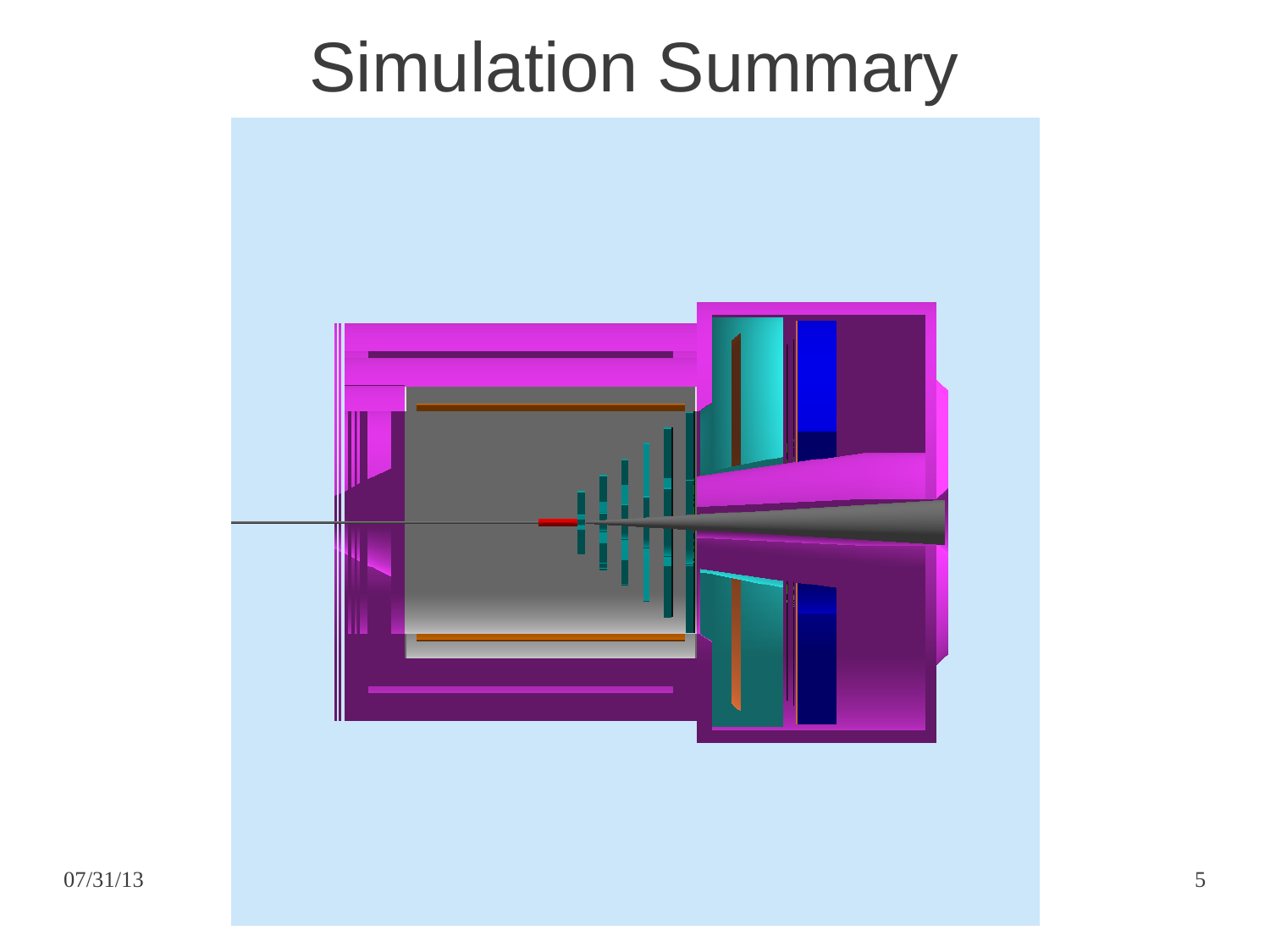### Momentum for Pion Detected at last GEM



6000 8000 8000 10000<br>TMath:Sqrt(TMath:Power)p0x,2)+TMath:Power(p0x,2)+TMath:Source/p0x,2)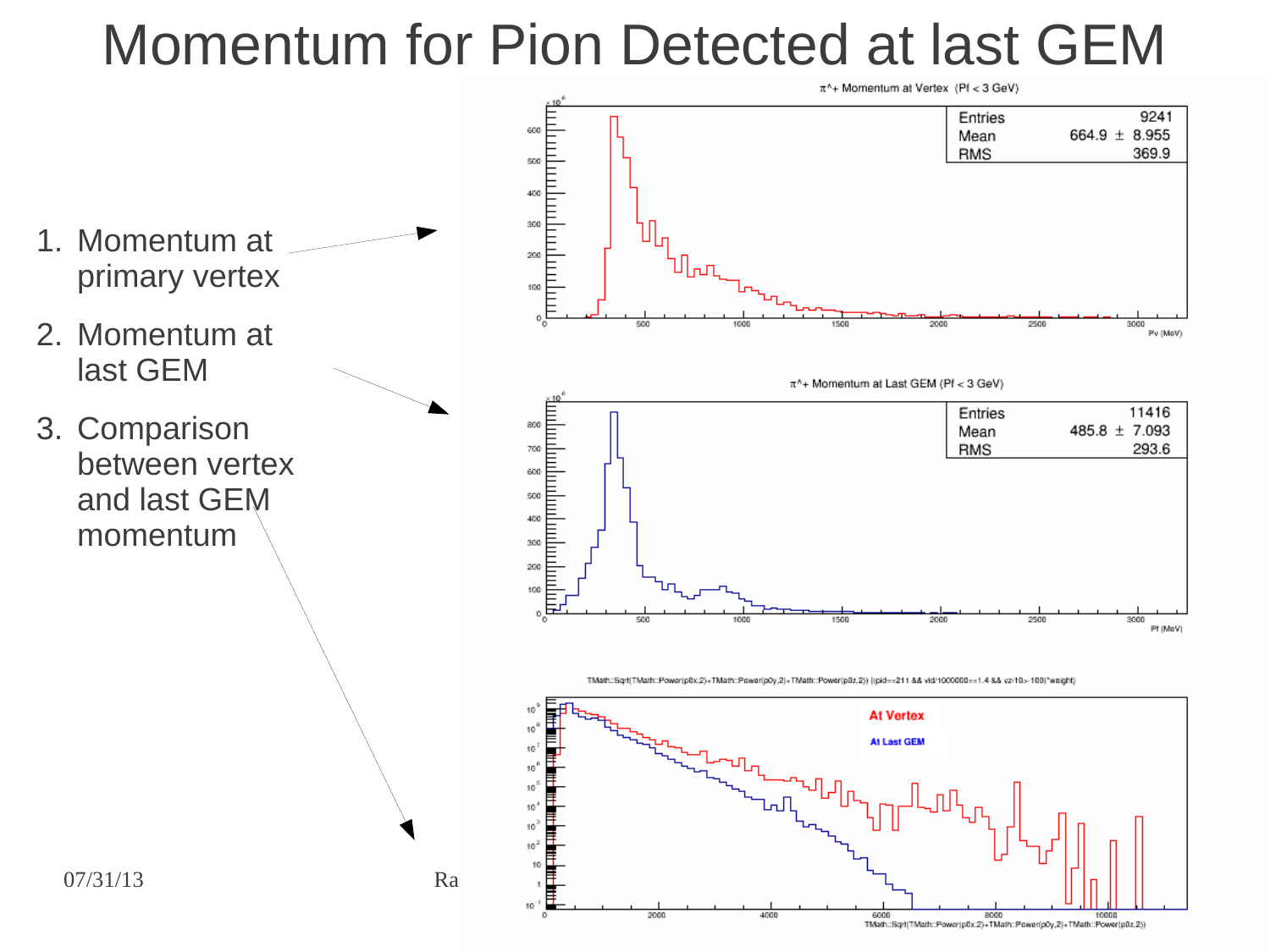### Generated Pion Momentum

- This is the momentum distribution input into the simulation
- Pions of energies above the vertical line are seen at the last GEM



07/31/13 Rakitha Beminiwattha : SoLID Regular Meeting 7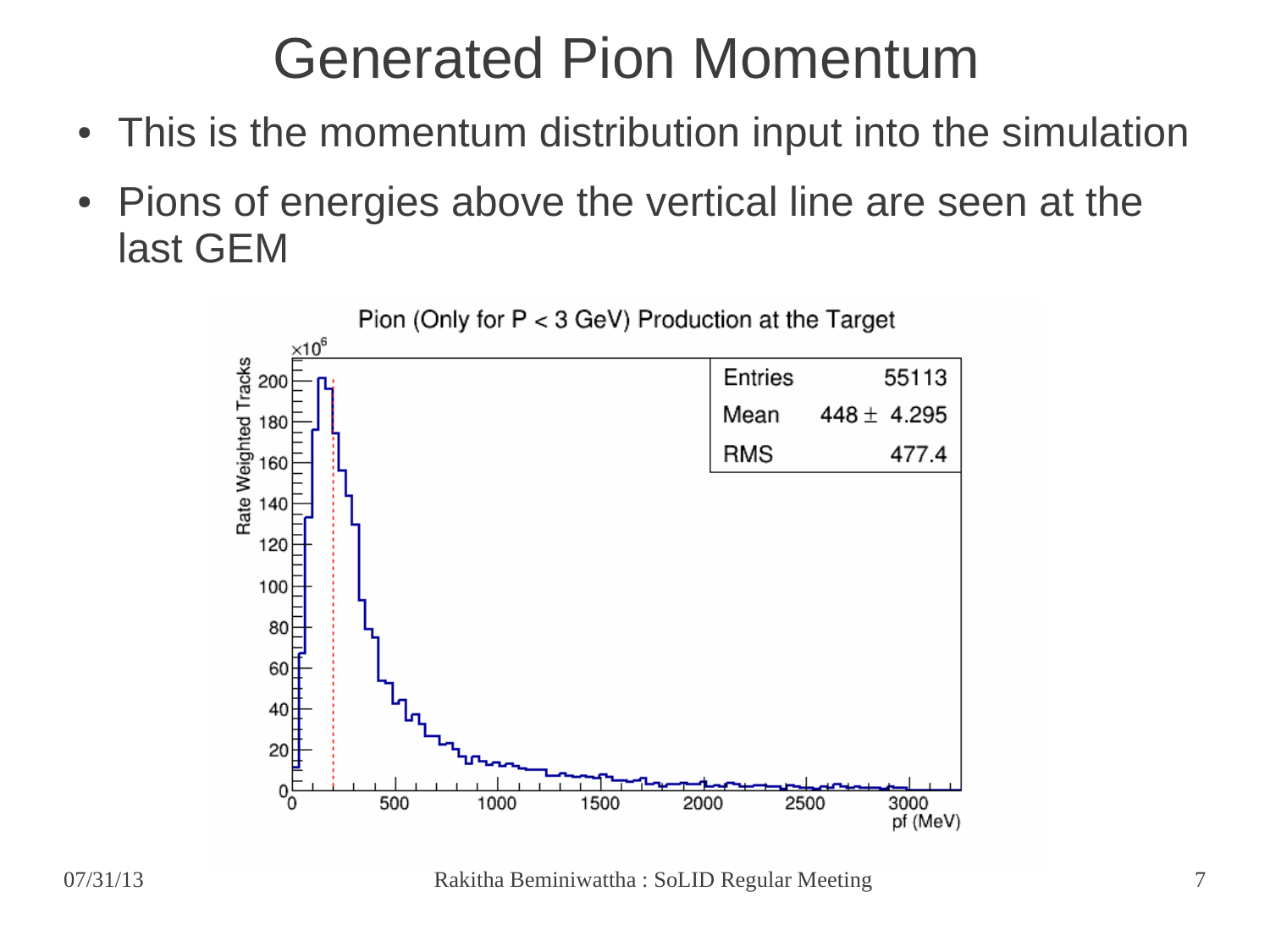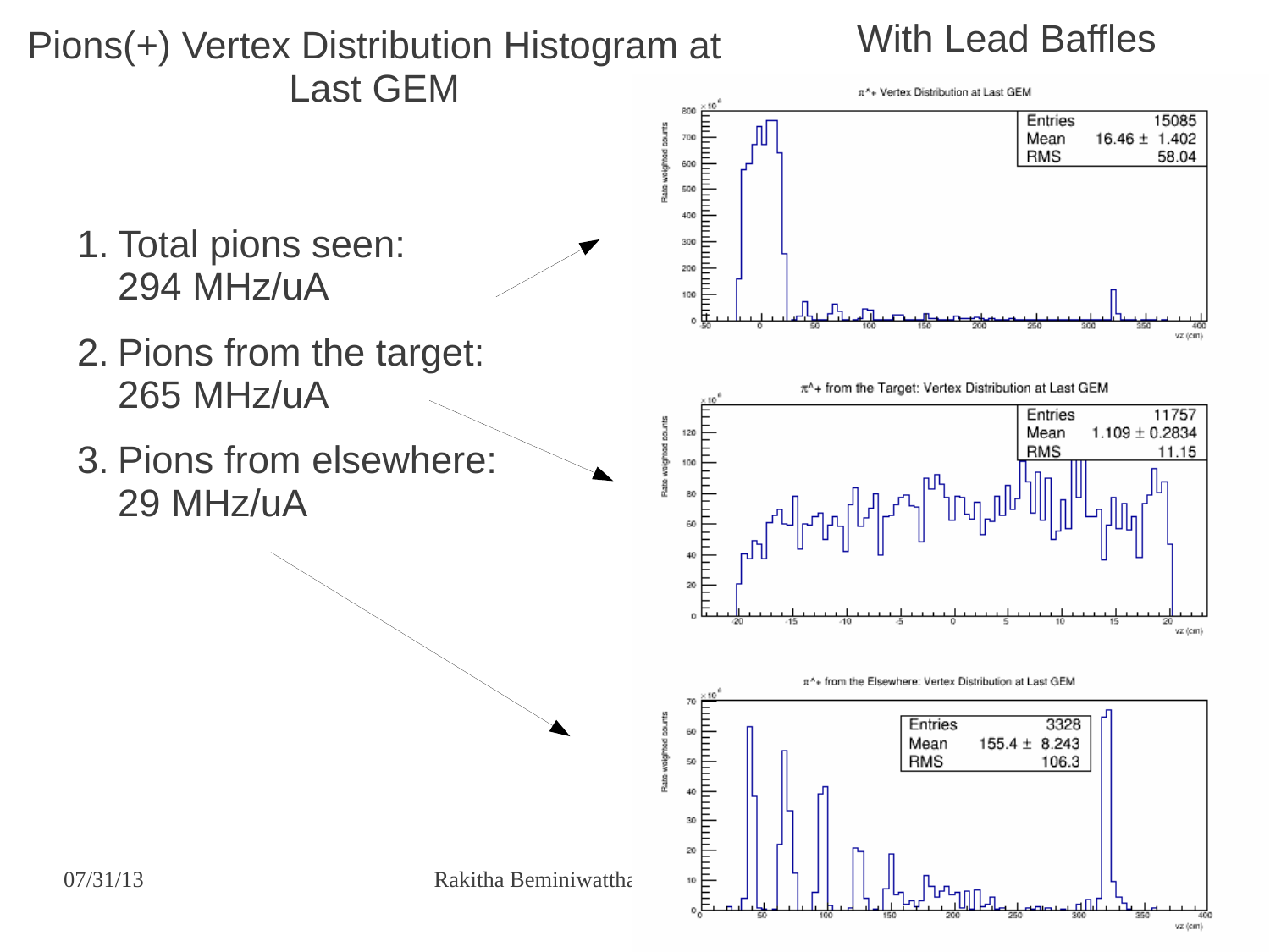### Pions(+) Energy Distribution Histogram at Last GEM

#### 1. Total pions seen: 294 MHz/uA

- 2. Pions from the target: 265 MHz/uA
- 3. Pions from elsewhere: 29 MHz/uA

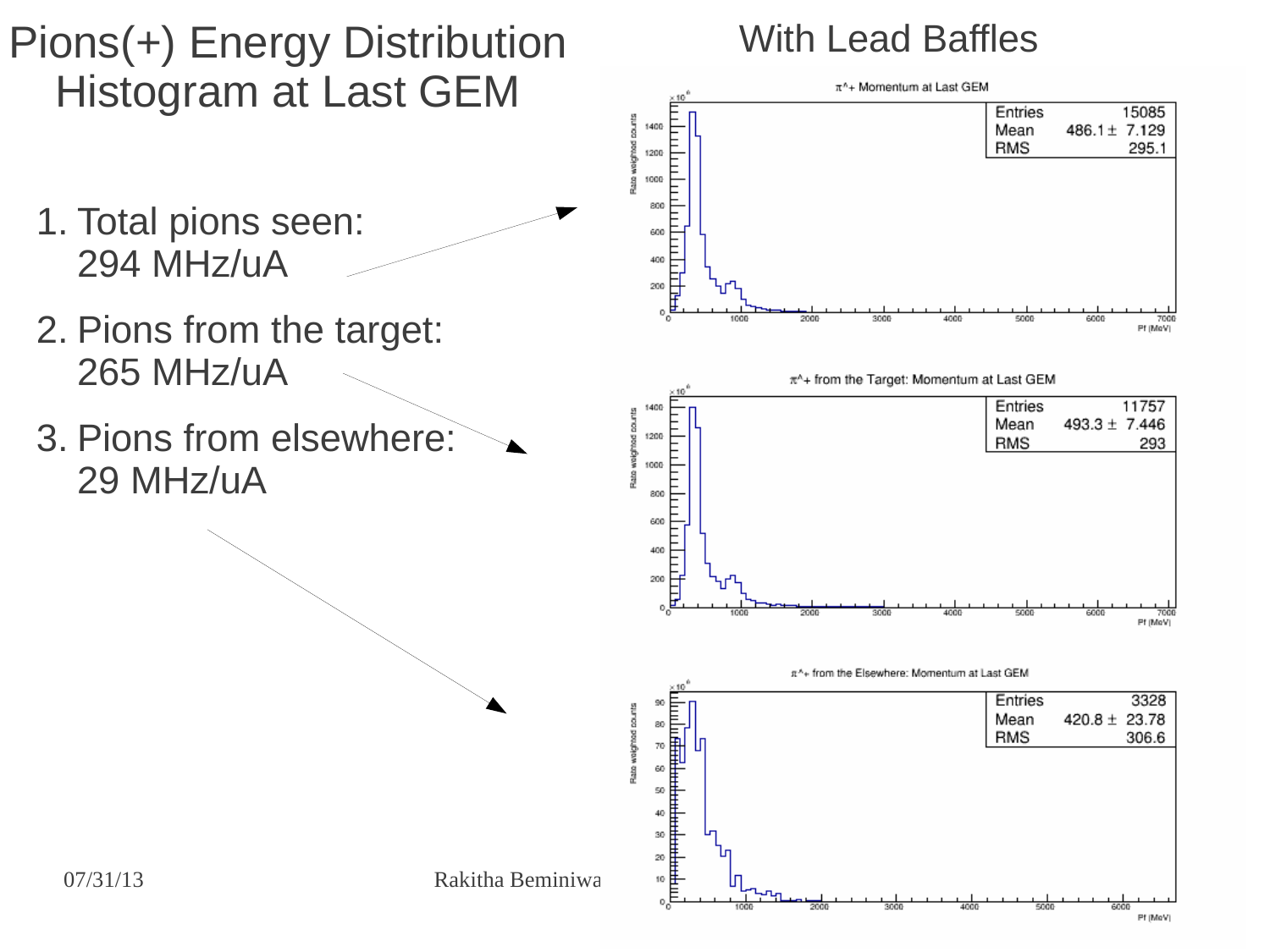### Pions(+) Energy Distribution Histogram at Last GEM

- 1. Total pions seen: 43 MHz/uA
- 2. Pions from the target: 42 MHz/uA
- 3. Pions from elsewhere: 1 MHz/uA







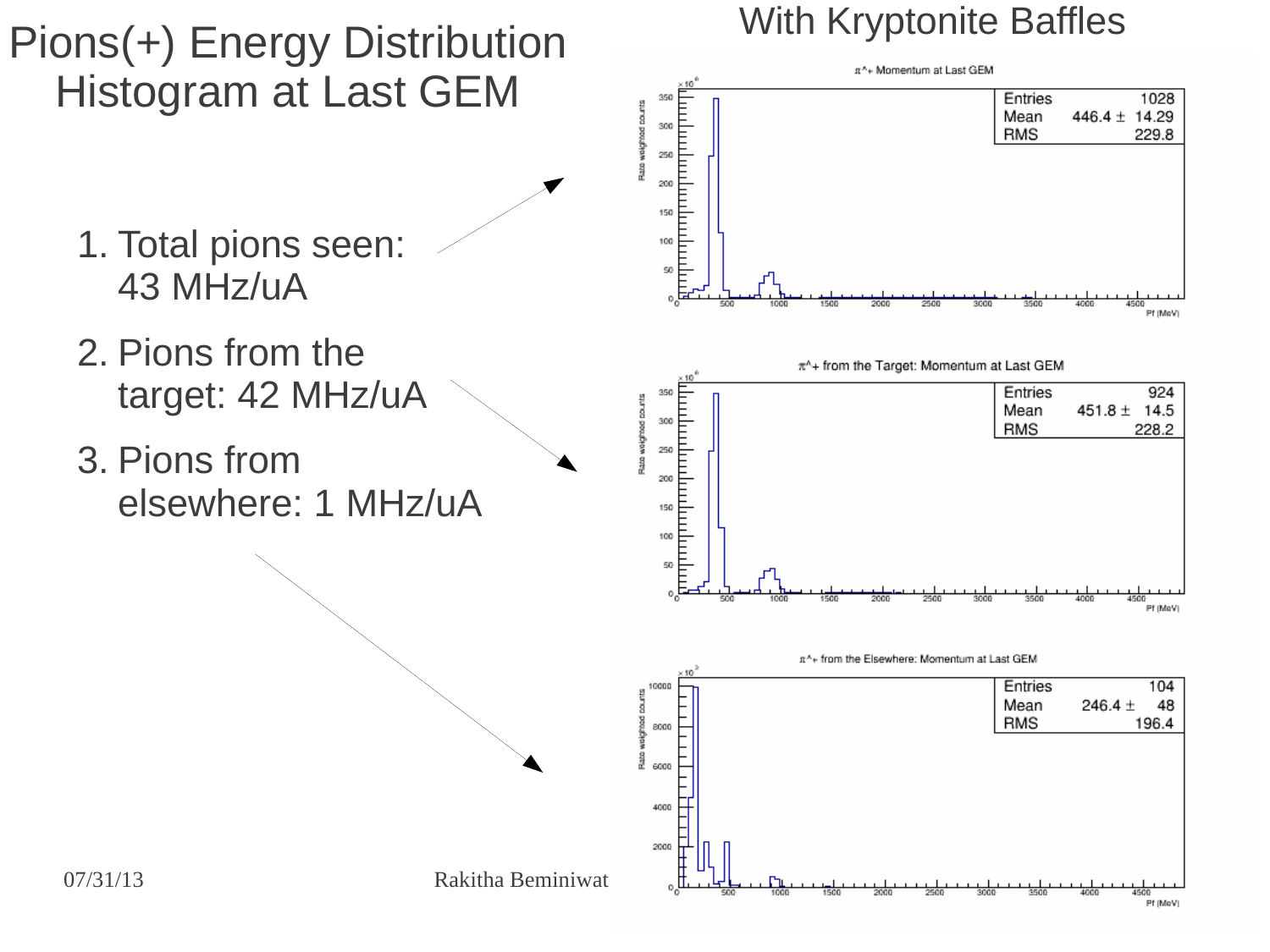### Pions(+) at Last GEM from Elsewhere

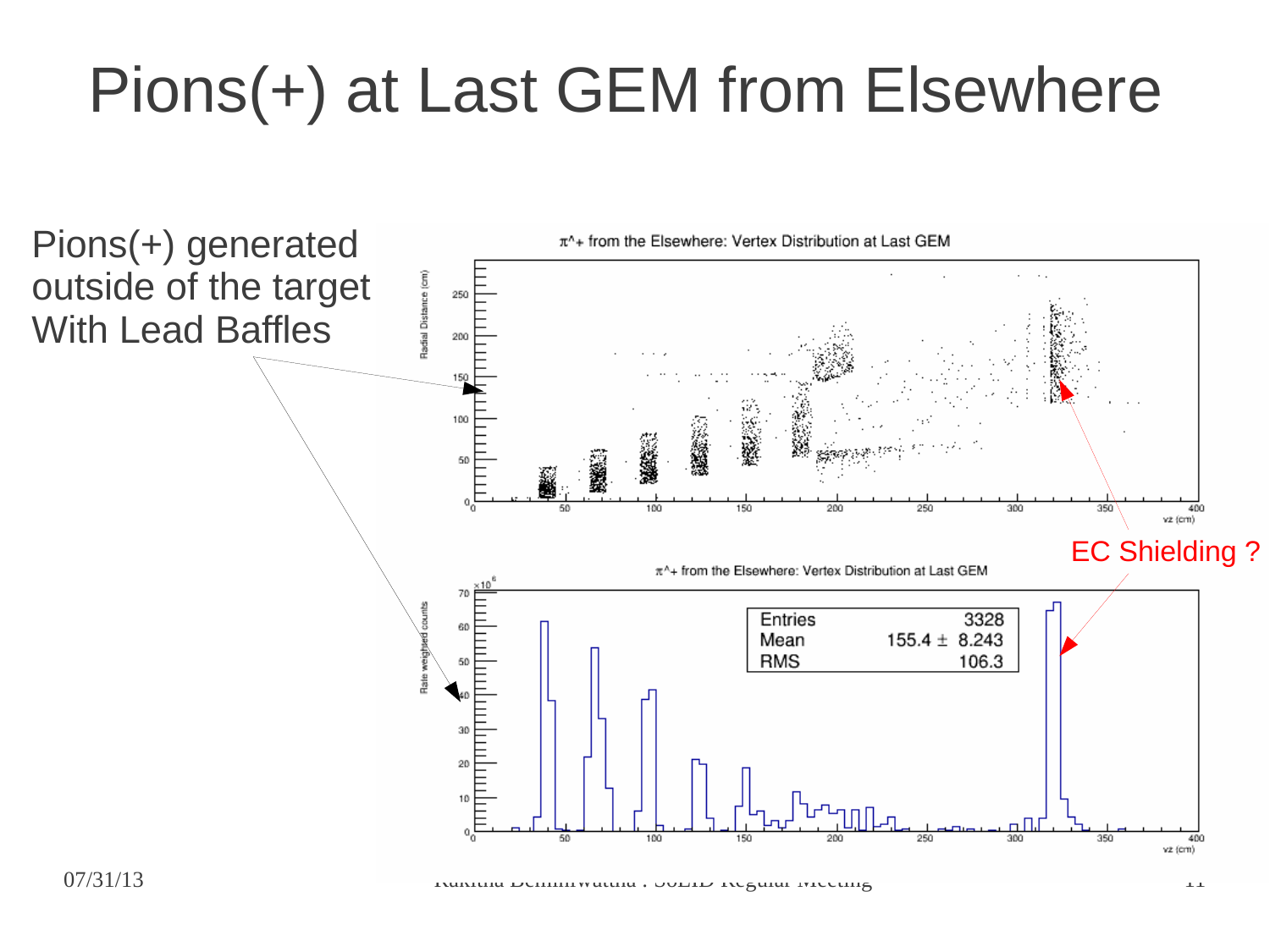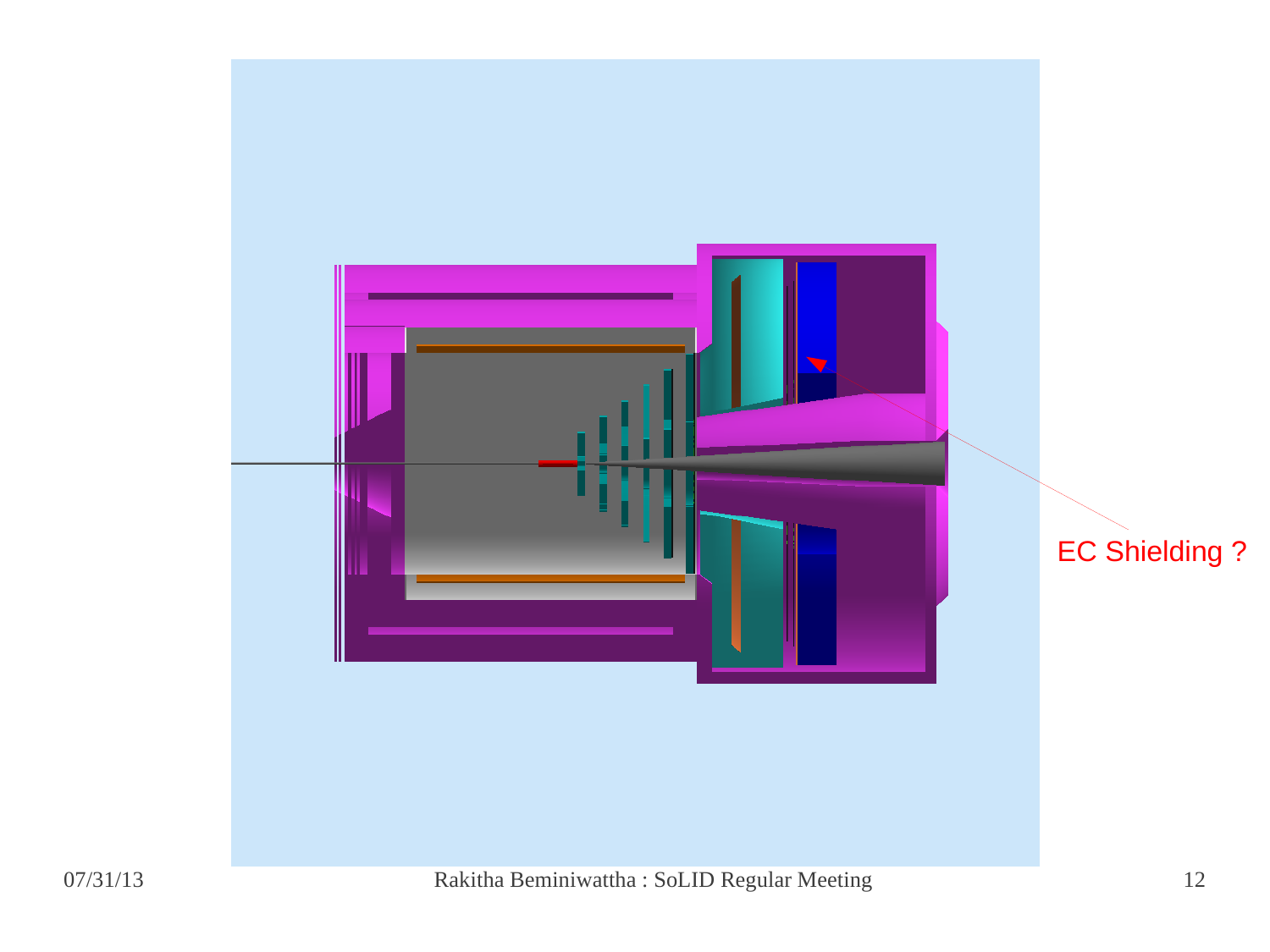### Pions(+) at Last GEM with Kryptonite



07/31/13 Rakitha Beminiwattha : SoLID Regular Meeting 13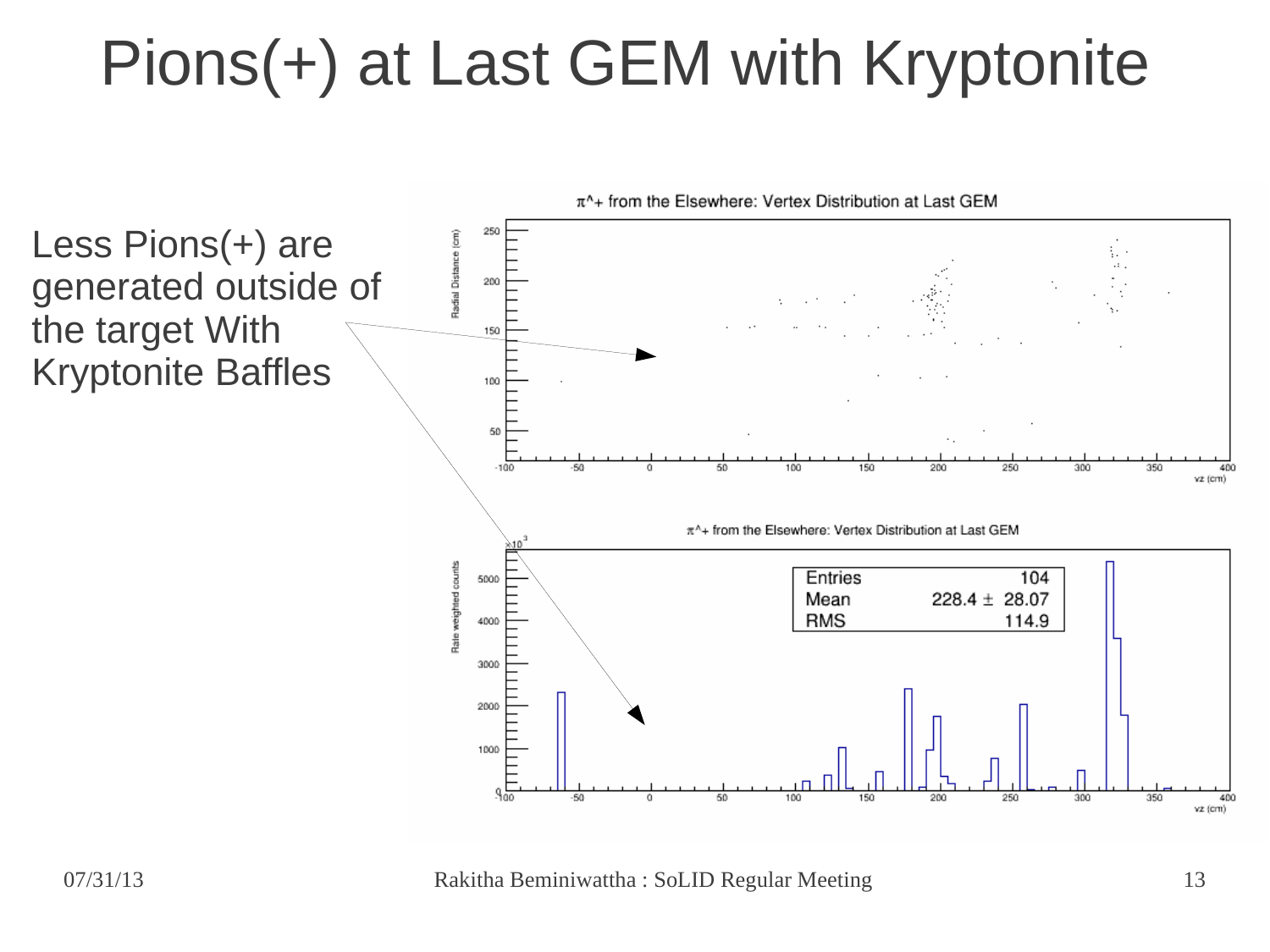### Pi+ Rate Summary

| <b>Process</b>           | <b>Baffle Geometry</b> |                     |
|--------------------------|------------------------|---------------------|
|                          | Lead (MHz/uA)          | Kryptonite (MHz/uA) |
| $\pi^{+}$ (p> 0.3 GeV)   | 235                    | 40                  |
| $\pi^{+}$ (p> 1 GeV)     | 17                     |                     |
| $\pi^{+}$ (p> 2 GeV)     |                        | 0.02                |
| $\pi$ (all) <sup>*</sup> |                        | $\Omega$ 1          |

 $*$  Only  $\pi$ <sup>-</sup> generated by  $\pi$ <sup>+</sup>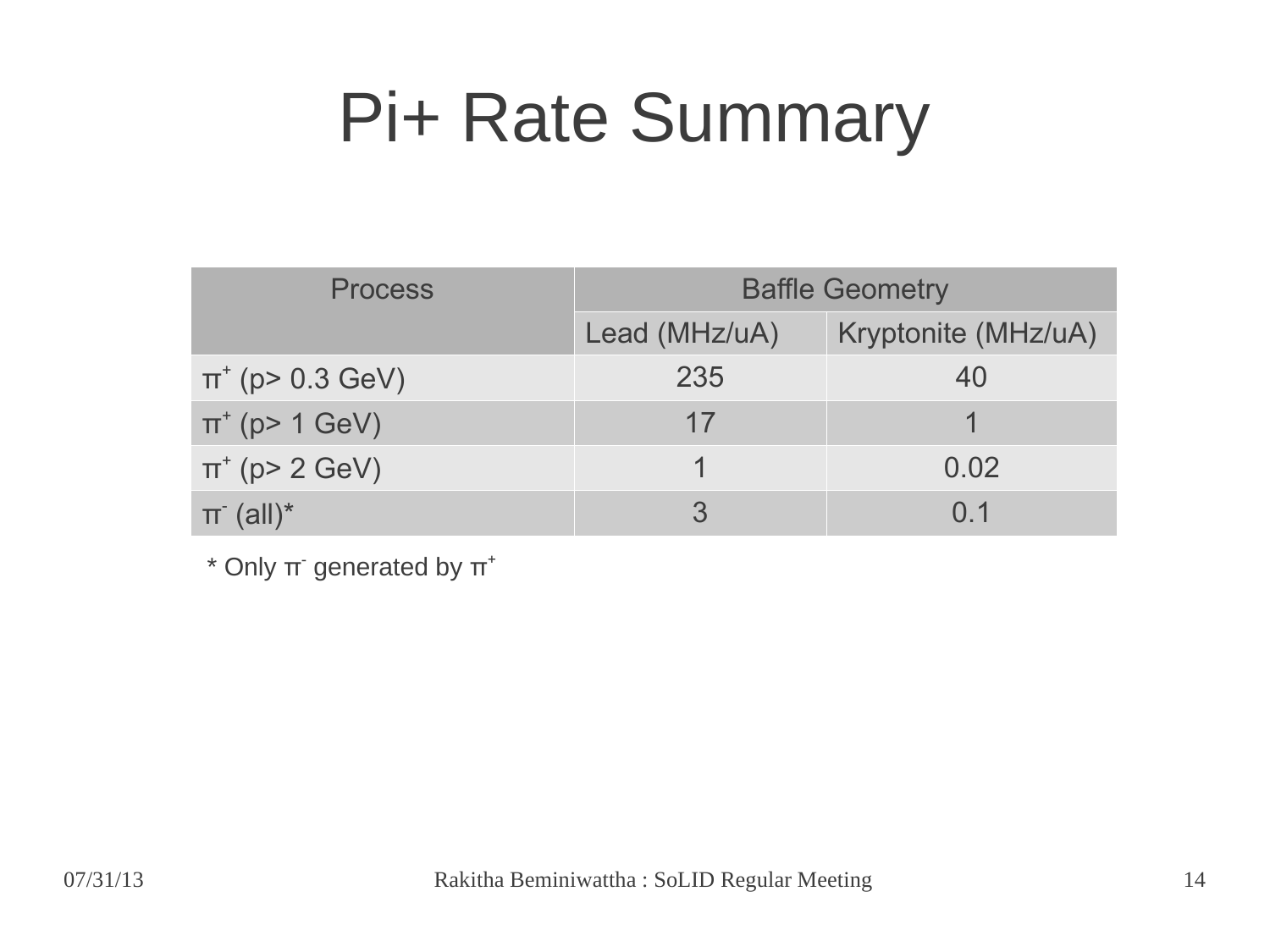### Pi- Rate Summary

| <b>Process</b>             | <b>Baffle Geometry</b> |                     |
|----------------------------|------------------------|---------------------|
|                            | Lead (MHz/uA)          | Kryptonite (MHz/uA) |
| $\pi$ (p > 0.3 GeV)        | 178                    | 25                  |
| $\pi$ (p> 1 GeV)           | 31                     | 15                  |
| $\pi$ (p> 2 GeV)           | 3                      |                     |
| $\pi^*$ (all) <sup>*</sup> |                        | 0 <sub>2</sub>      |

 $*$  Only  $\pi^*$  generated by  $\pi^*$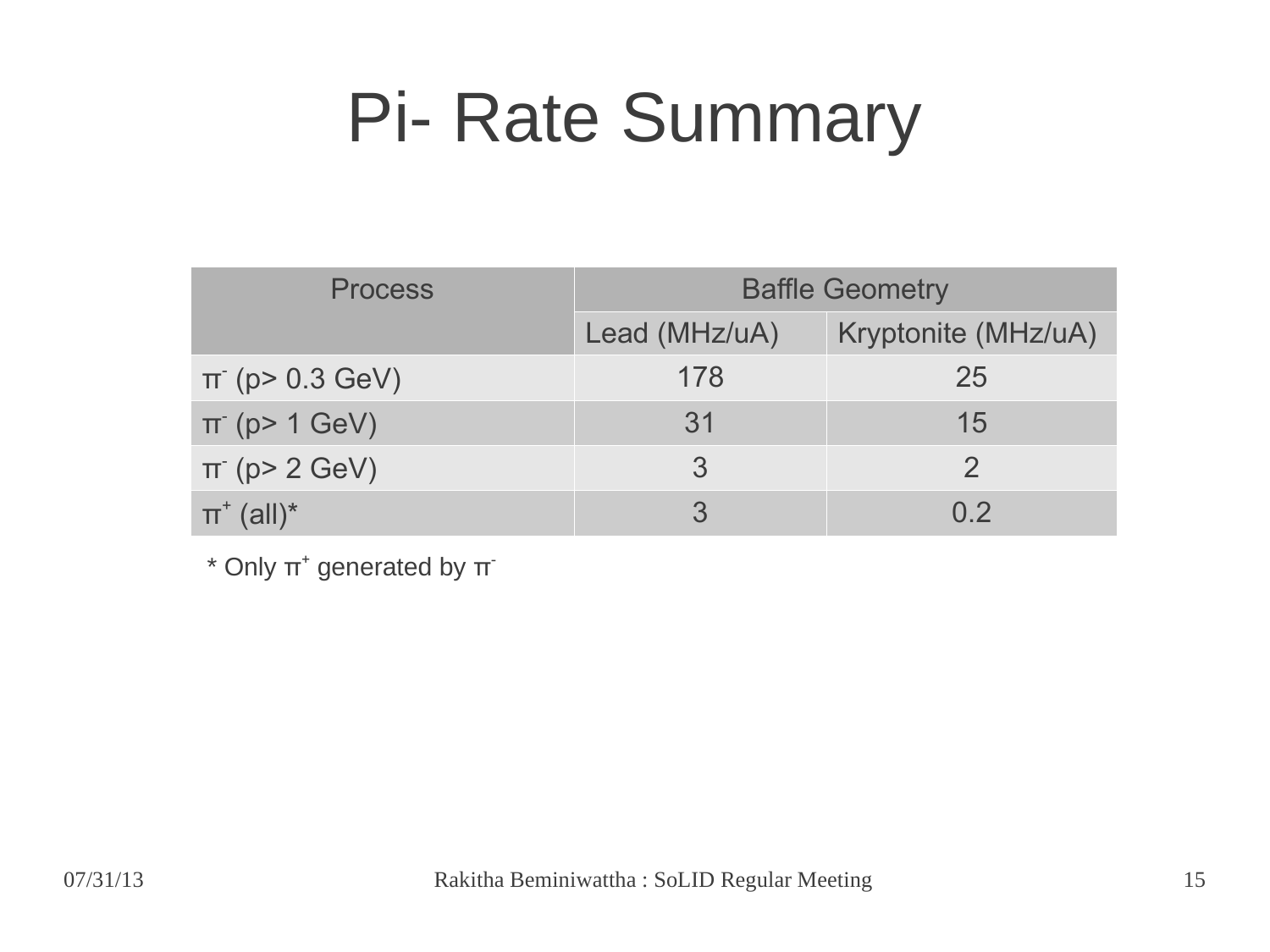### Supplementary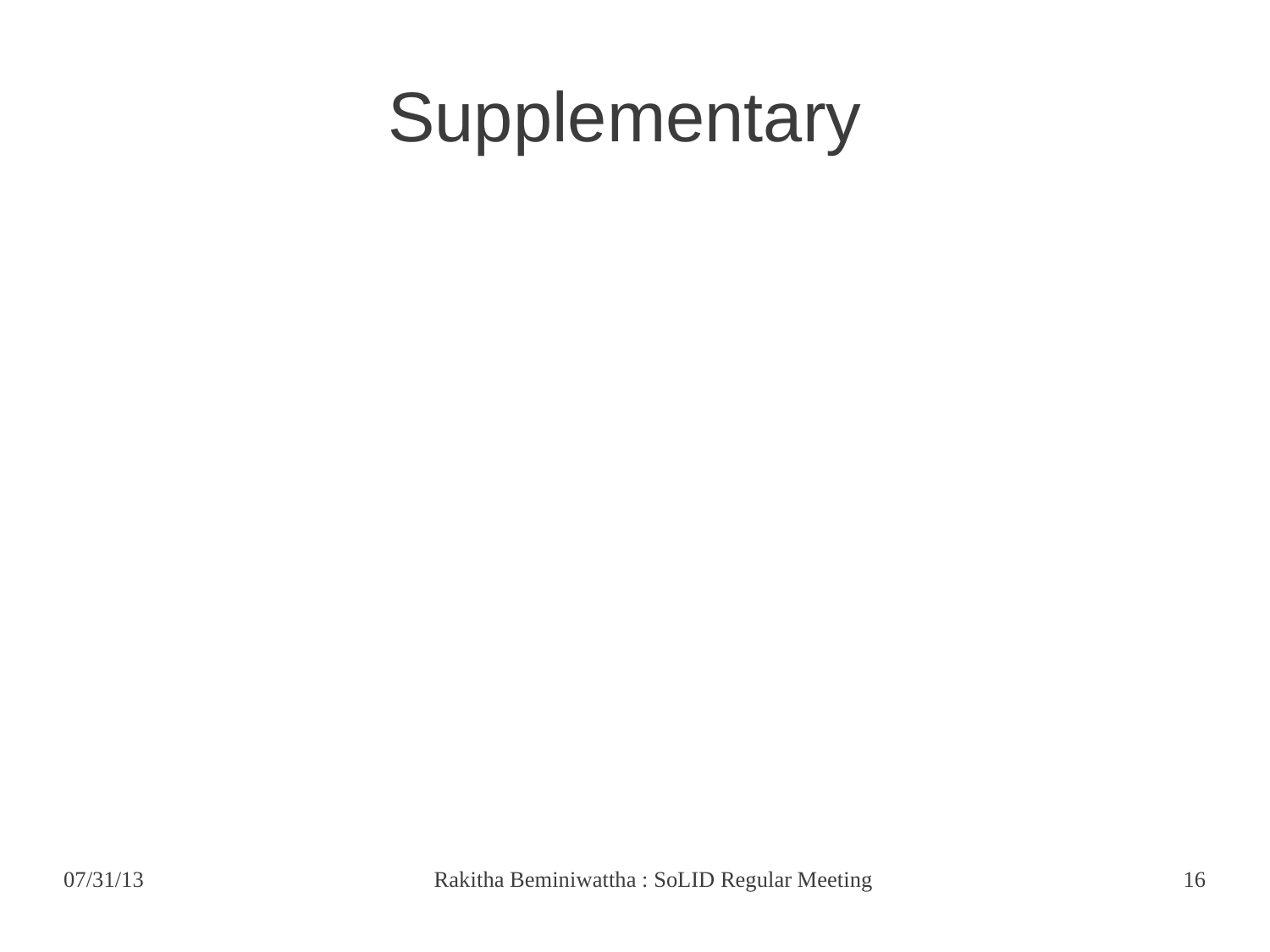## Comparison with Pion(-)

- Compare  $Pion(+)$  with Pion(-) energies With Lead Baffles
- Almost all the Pi(-) are generated outside of the target
- $Pi$  rate : 2.7 MHz



07/31/13 Rakitha Beminiwattha : SoLID Regular Meeting 17